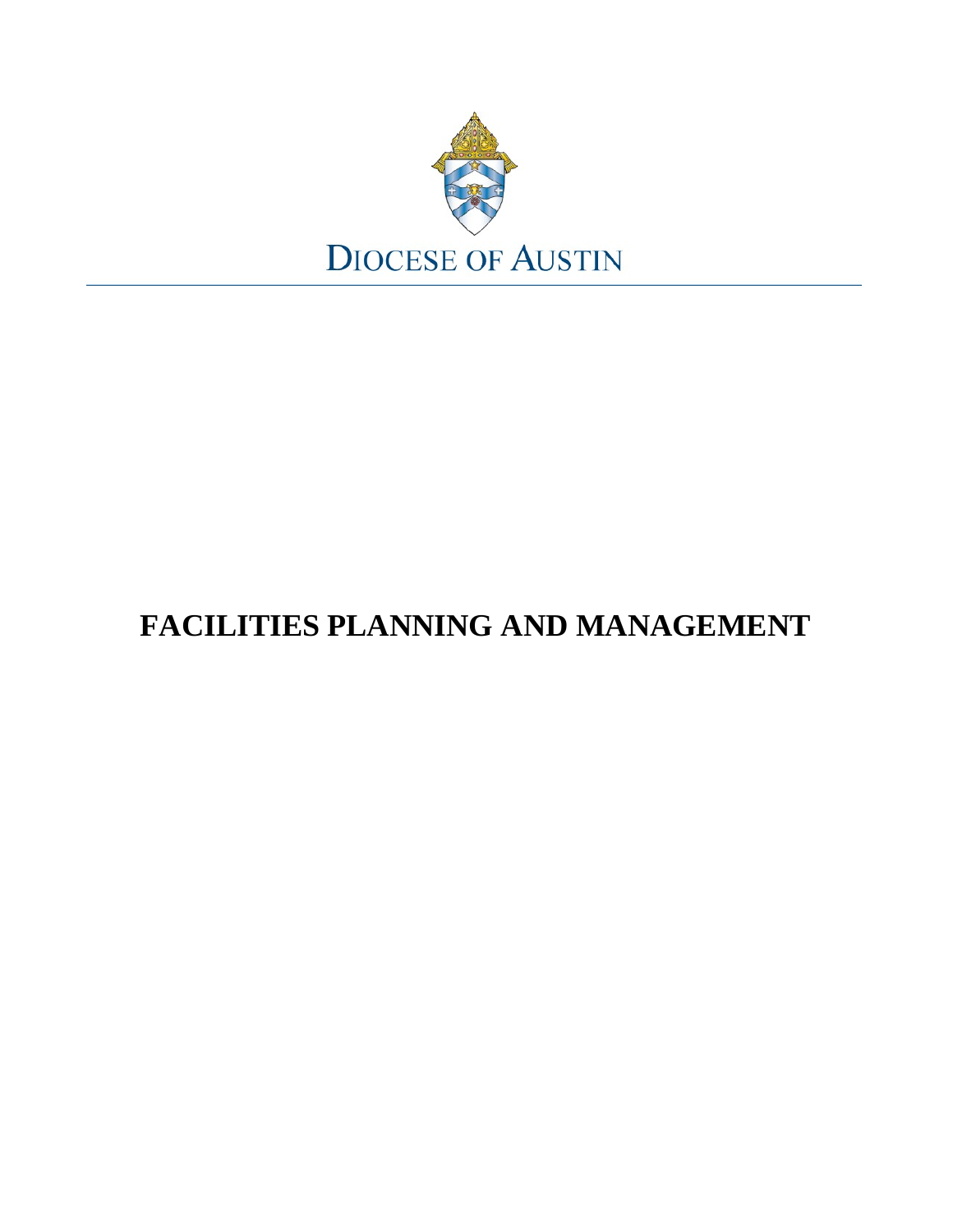

### **Policy on General Procedural Requirements of the Parish for Construction**

*Effective 2005*

When a parish anticipates a construction project the Director of Construction Prospects should be the first contact point. He will provide a Parish Construction Packet to help guide the parish through the process of designing, funding, and building the project. The information is based upon combined experience and intended to help the parish building committee with the nuances of planning, designing, selecting architects, and contractors.

It is essential that the parish work with the Director of Construction Prospects, Chief Financial Officer, and the Director of Development to follow the diocesan guidelines for the project. The parish will find their guidance and advice beneficial.

The Diocese of Austin, as the owner of property that has great value, has the responsibility to be a good steward of all assets entrusted to it. It is for this purpose that the Bishop asks parishes to follow diocesan policy and take advantage of the experts serving the diocese. It is the joint responsibility of the parish and diocese to see that all construction projects reflect good stewardship.

In order to serve the needs of the people of God in the Diocese of Austin and to be responsible stewards of the gifts given to the diocese, the Diocese of Austin issues the following policy:

- I. In the interest of the Diocese of Austin, all parishes and other diocesan entities are to follow the following steps in planning for and accomplishing all new construction, additions, alterations, remodeling, and renovation projects with a budget of \$25,000 or more or that require the services of an architect or engineer.
	- A. All projects must have approval of the Director of Construction Projects and the Chief Financial Officer.
	- B. Projects must comply with all local building codes and ordinances.
	- C. The contractor must have appropriate skill and experience for the project, must warranty his work, carry liability insurance, and workers compensation insurance.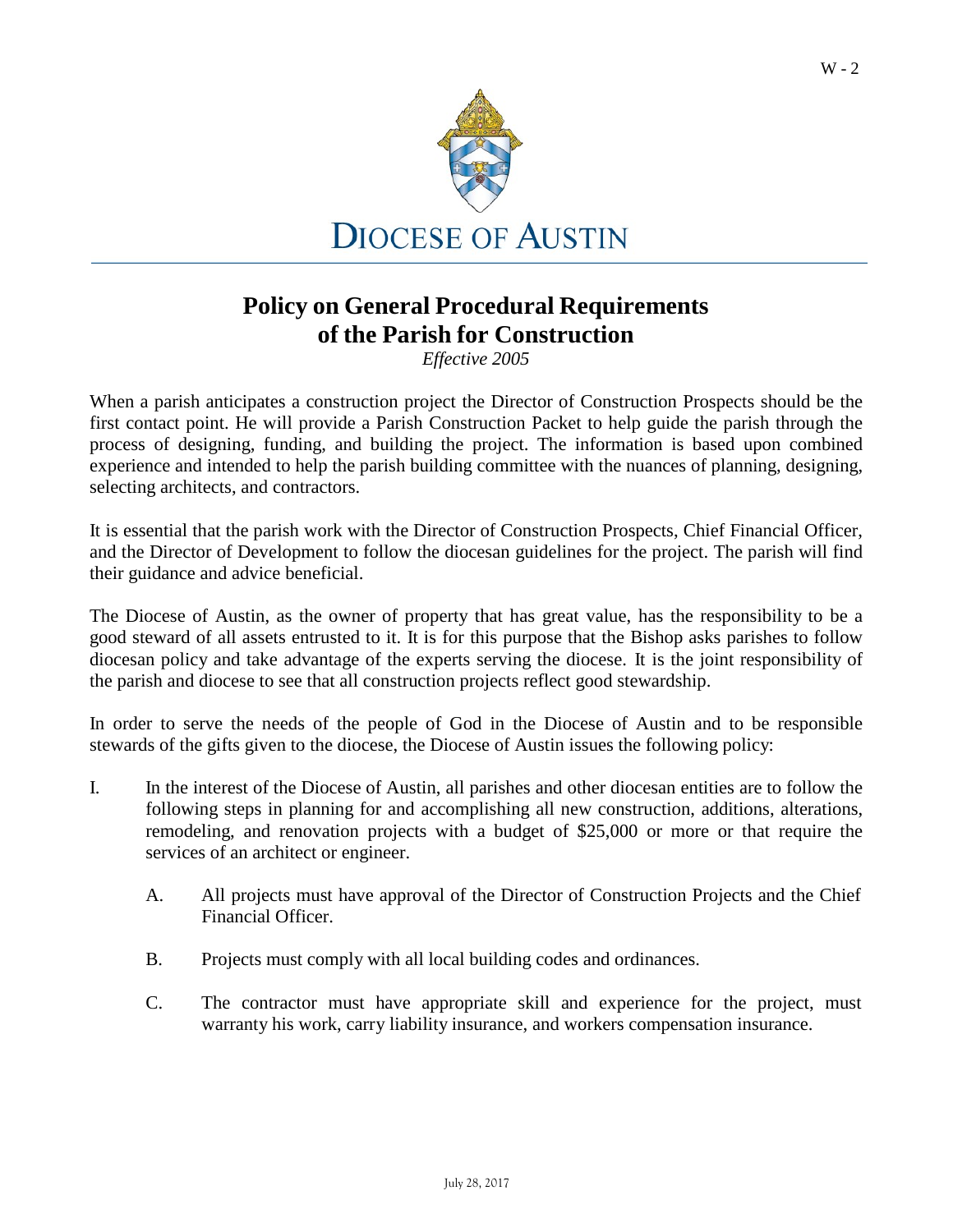- II. The pastor or the administrator (hereafter "pastor") of the entity involved is responsible for pursuing the following steps.
	- A. The pastor will meet with the parish Pastoral Council and parish Finance Council to determine, in the vision of the parish, if there is a need for new construction or renovations and how the construction will be funded.
	- B. The pastor will contact the diocesan Development Office if a capital campaign or other fundraising is planned or needed for this project.
	- C. The pastor will contact the diocesan Chief Financial Officer to establish a project budget and to schedule a diocesan Finance Council review, if necessary. The parish will submit the Financial Plan Analysis Summary to the Chief Financial Officer.
	- D. Members of building committees should be familiar with *Built of Living Stones: Art, Architecture, and Worship*. This guide, available from the U.S. Conference of Catholic Bishops, is helpful to those who serve on these committees.
	- E. Once needs are established, the pastor will form a Steering Committee to analyze the desires and the financial capability of the parish to proceed with the plans for the project.
		- 1. The Steering Committee should have representation from the Pastoral Council, Finance Council, School Board, Liturgy Committee (if worship space is involved), and the Stewardship/Development Committee.
		- 2. The Steering Committee should set priorities on the types of facilities to be constructed to ensure the pastoral plan of the parish is addressed.
		- 3. When a parish builds or alters an existing building, it must give the greatest consideration to improving service to the Catholic community.
			- a. Parishes must give the highest priority to the construction of facilities such as meeting rooms, multipurpose space, gathering space, administrative space, classrooms, and parish activity centers when embarking on a capital improvement plan.
			- b. Worship space should only be constructed or renovated when facilities (as described in § 3.a above) for the parish's ministries are adequate.
		- 4. Funds dedicated to construct or renovate worship space, although built to the glory of God and inspiring to the eye, may be inappropriately dedicated if there are facility needs that will not be met in the parish for education, fellowship, recreation, administration, and other activities.
	- F. The findings of the Steering Committee will be presented to the Director of Construction Projects and the diocesan Chief Financial Officer for approval of the program, budget, and funding.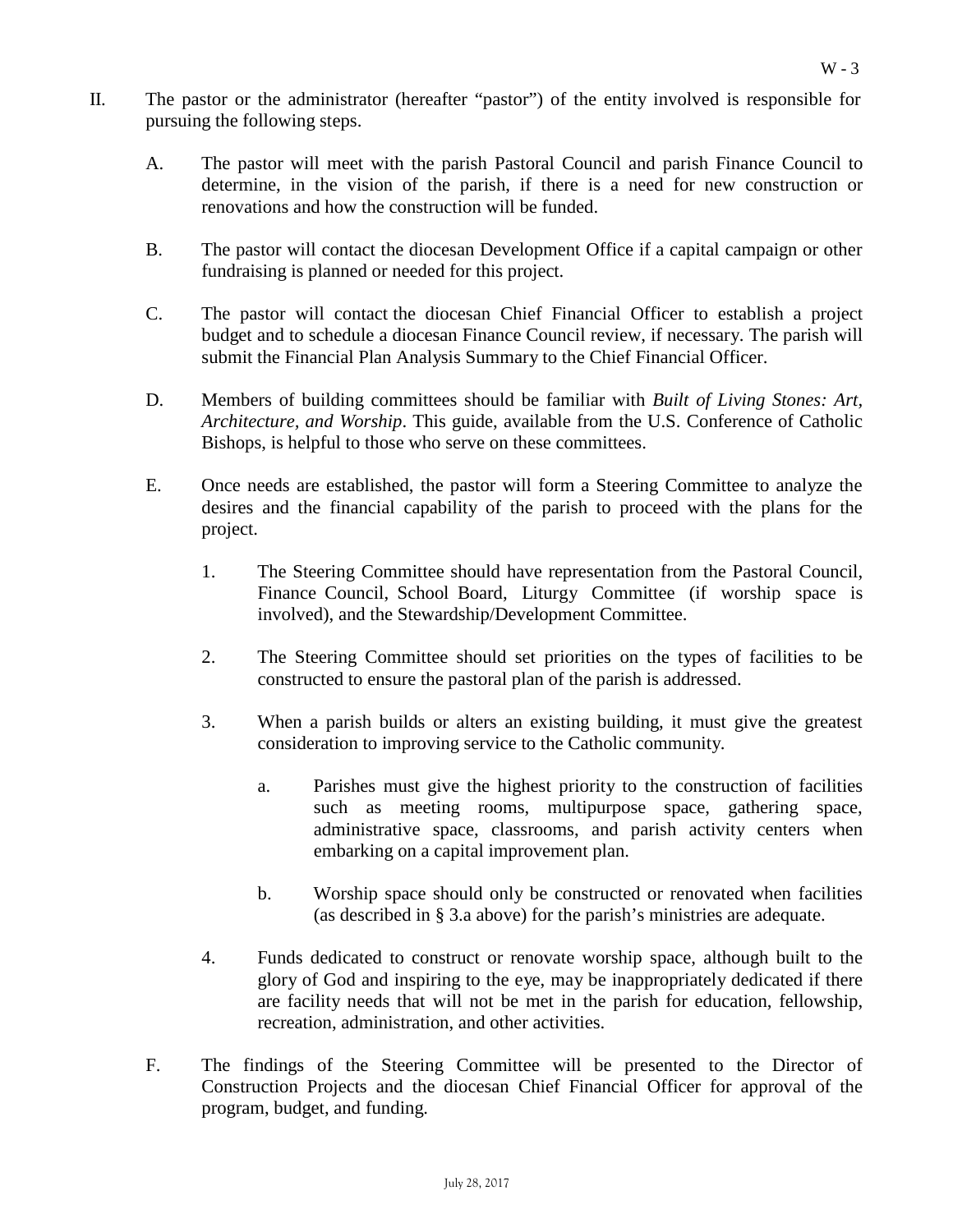- 1. After receiving this approval, the parish may start architectural master planning and schematic design following appropriate guidelines and budget.
- 2. At this time the Parish Building Committee should be formed.
- 3. The Steering Committee has completed its work.
- G. The pastor will select a Parish Building Committee and chairperson. The task of this group will be to make decisions regarding the architectural design and to see the project through its conclusion.
- H. For projects that include worship space, the parish or its architect/engineer must employ a liturgical consultant, unless the Bishop determines otherwise.
	- 1. This consultant's qualifications must be submitted to the diocesan Director of Worship for approval.
	- 2. The design plans for worship space must be reviewed and approved by the diocesan Director of Worship and the Bishop.
- I. The Parish Building Committee will then solicit, interview, and select an architect/engineer for their project and negotiate a fee.
	- 1. The architect/engineer must be approved by the Director of Construction Projects.
	- 2. The architect/engineer selected by the parish may be required to make a presentation to the Diocesan Building Commission.
	- 3. The Parish Building Committee must request the architect/engineer construction packet from the Director of Construction Projects.
	- 4. The Parish Building Committee must complete and return the architect/engineer construction packet to the Director of Construction Projects.
- J. All documents sent to the diocese for signature or payment must be accompanied by a cover letter from the parish approving the attached document(s) signed by the pastor or his delegate.
- K. After the architect/engineer is approved by the Director of Construction Projects the architect/engineer must submit three signed copies of the Pre-Design Agreement between Owner and Architect/Engineer to the Director of Construction Projects to be reviewed and signed.
	- 1. Contact the Director of Construction Projects for the most recent version of the Pre-Design Agreement.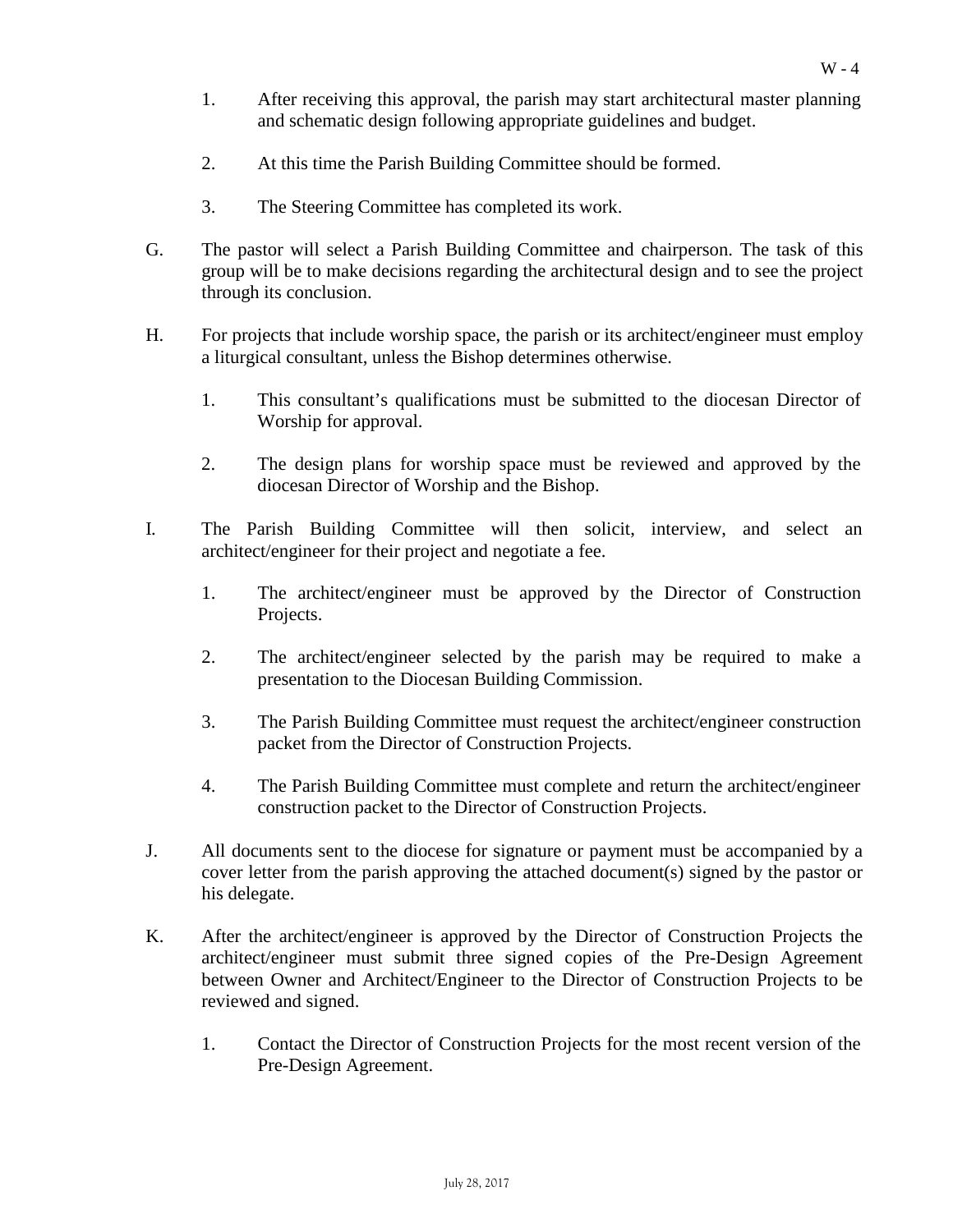- 2. Only the Bishop or his delegate may sign the contract.
	- a. The pastor may not sign the contract.
- 3. After the contract is approved the architect/engineer may begin the master plan, written building program, and schematic design.
- L. The architect/engineer will prepare a written building program at this time.
	- 1. The study should include a summary of input from parish members, type and size of facility needed, space on the site to locate the building or the purchase of land, and how the parish intends to fund the project.
	- 2. See the *Diocese of Austin Parish Construction Packet.*
- M. If applicable to the project, the parish must provide the architect/engineer with a topographical survey using the "Diocese of Austin Instructions to the Surveyor" and a geotechnical report.
- N. The pastor must meet with the diocesan Chief Financial Officer for approval of the project funding.
	- 1. The diocesan Chief Financial Officer will review the total project budget.
		- a. The total project budget must include construction cost, fees, permits, furniture, fixtures, sound system, and other costs.
		- b. The parish must also estimate the cost of operation of the facility including utilities, supplies, insurance, personnel costs, and a budget for maintenance.
		- c. If a loan is required, the Chief Financial Officer will approve the amount and terms of the loan.
	- 2. After approval from the Chief Financial Officer, the Director of Construction Projects may require a review of the project by the Diocesan Building Commission and, in the case of worship space, the Director of Worship.
	- 3. After the master plan, schematic design, and an estimated project budget have been prepared by the architect/engineer, the pastor, the architect/engineer, and delegates of the Parish Building Committee will meet with the Diocese Building Commission for a review of the project and the budget.
- O. The Bishop will also review all projects at completion of schematic design.
	- 1. The architect/engineer must submit a site plan, floor plans, exterior elevations, interior elevations, and budget of the project for the Bishop's review.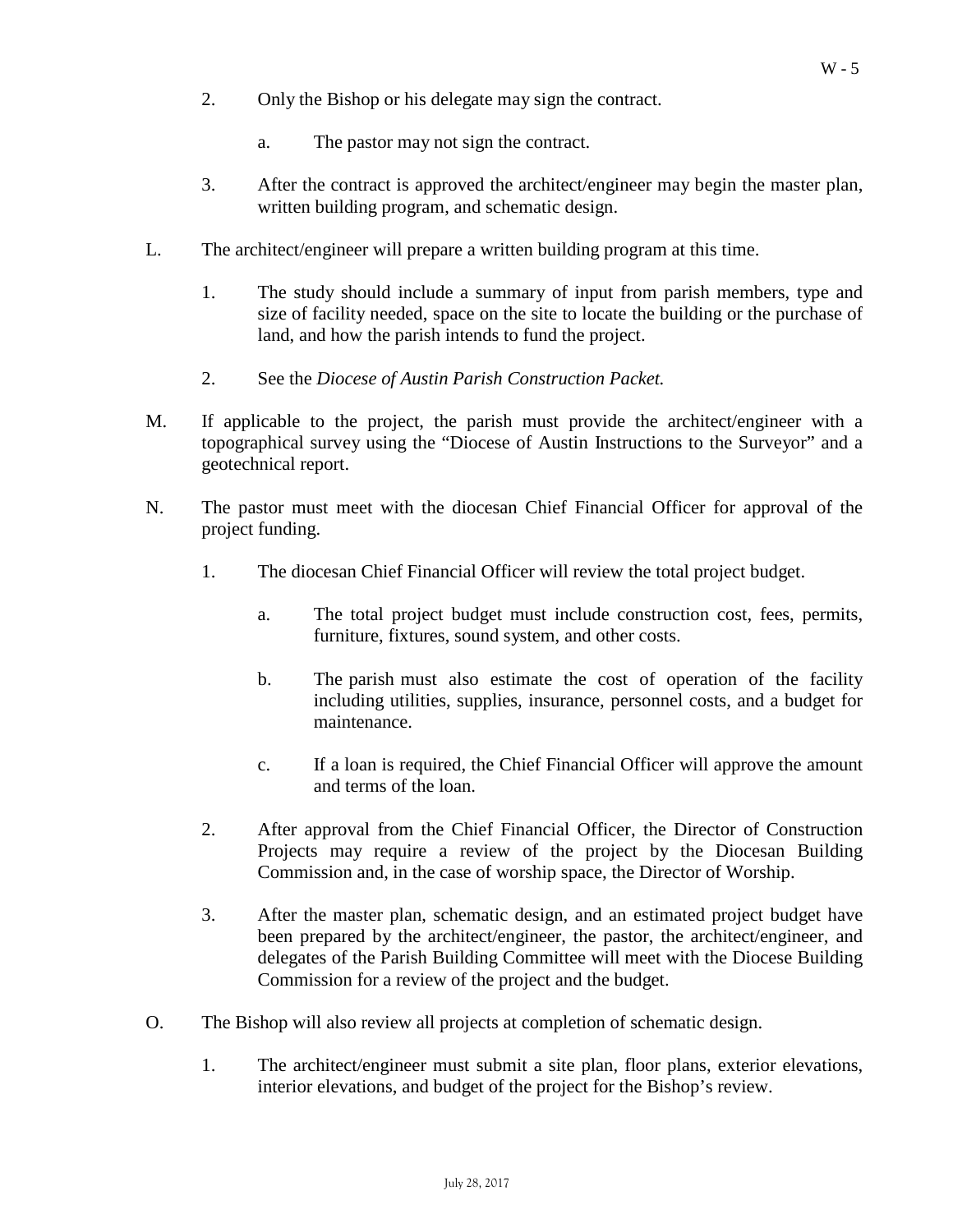- P. At this point the diocese may enter into a design contract with the architect/engineer for completion of the project.
	- 1. Contact the Director of Construction Projects for the most recent version of the Design Agreement.
	- 2. The architect/engineer must submit three signed copies of the Design Agreement between Owner and Architect/Engineer to the Director of Construction Projects to be reviewed and signed.
	- 3. The parish may wish to have a contractor to act as a consultant to the architect/engineer during the design phase.
		- a. This would require a contractor to be selected by the parish with the input of the architect/engineer according to diocesan procedure which requires consideration of the general contractor's experience as well as the fee.
	- 4. The Agreement for Preconstruction Services between the Owner and the Contractor will then be executed.
	- 5. Only the Bishop or his delegate may sign the contracts.
		- a. The pastor may not sign the contracts.
	- 6. After the contract is approved, the architect/engineer may begin the design phase of the project.
- Q. The purpose of the contractor as a consultant during design is to take full advantage of the contractor's or consultant's expertise in accruing maximum appropriate cost savings and value for the parish.
	- 1. It is important to determine that the proposed design team members, architect/engineer, and general contractor fully understand and are committed to the value engineering technique and its objective.
		- a. In construction projects, the concept of value engineering allows a contractor to suggest alternatives to materials, equipment, or even designs provided by the architect that may save the owner money in upfront materials or long-term maintenance costs. These alternatives would not affect reliability or satisfaction.
		- b. From the contractor's perspective, value engineering may also simplify the construction process, thereby reducing the chances of construction errors or disputes.
		- c. This process is conducted by the contractor, architect, and owner with the consensus on any changes in material or workmanship.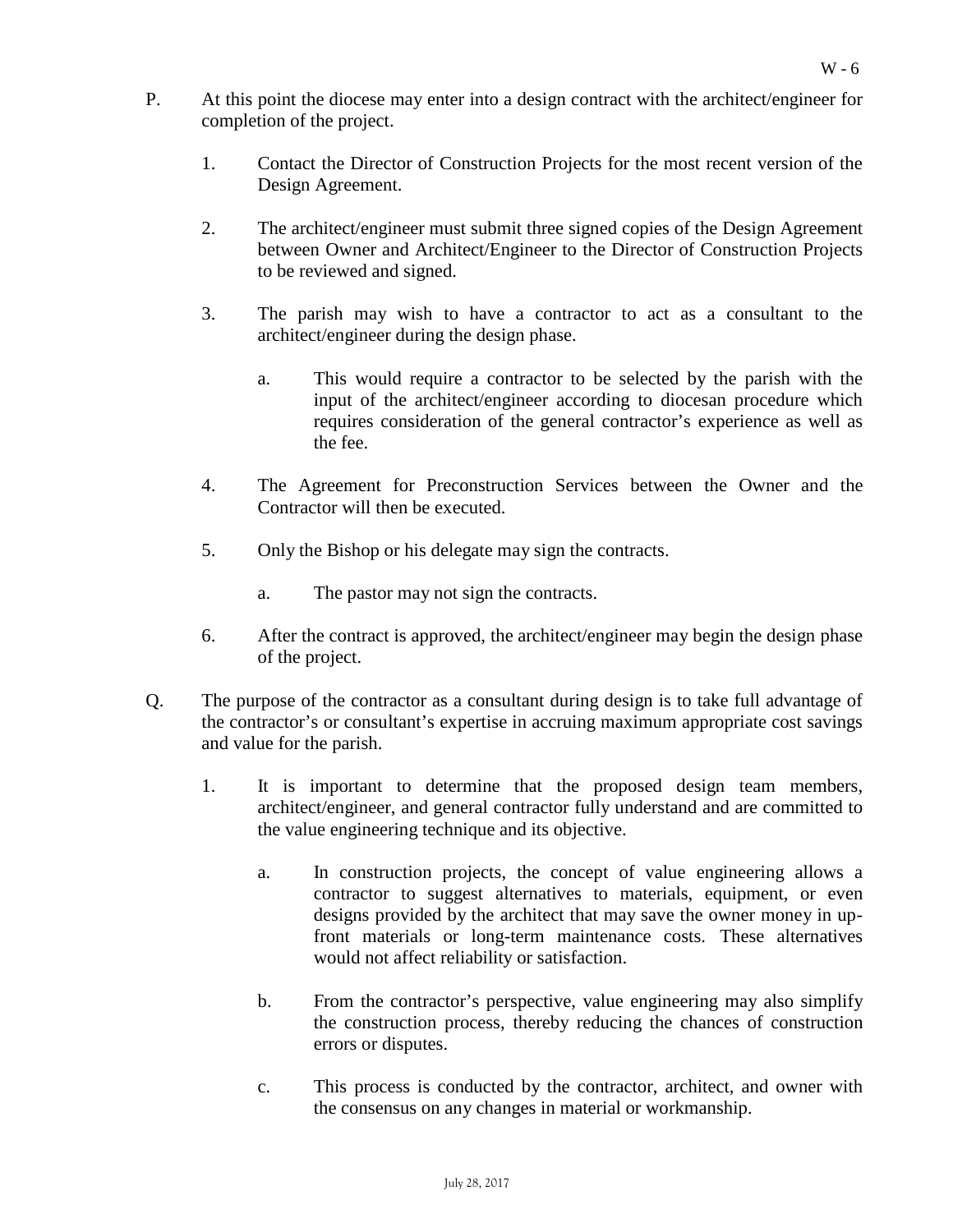- 2. It is important to evaluate the team's expected performance in the preconstruction area for each phase of the work in choosing team members.
- 3. It is recommended that subcontractors be involved in the cost estimating and that "constructability reviews" be done during the design process.
- R. The parish will establish and maintain a regular meeting schedule for the ongoing review of all cost elements and value engineering.
	- 1. During the regularly scheduled meeting process, the contractor will submit written value engineering pricing information for team review.
	- 2. It is the intent of this procedure that, with limited exception, alternate pricing information will be submitted for all cost elements in the project.
- S. The architect/engineer and the Parish Building Committee must identify additive alternates to the project which will allow for adjustments in the construction cost so the project cost does not exceed the established budget.
	- 1. A contingency allowance amount must also be established.
	- 2. Alternates and the contingency allowance amounts must each total a minimum of five (5) percent of the project construction costs.
- T. At the end of the design development phase, the architect/engineer must submit the drawings, outline specifications, and revised project budget to the Diocesan Building Commission for review.
	- 1. If there are any changes to the project budget they must be approved by the diocesan Chief Financial Officer.
- U. When the construction documents are 90 percent complete, the documents and budget will be reviewed by the diocesan Chief Financial Officer.
	- 1. A final review of parish finances and compliance with lending guidelines will be performed.
		- a. Compliance with financial (DIAL) guidelines is required before construction contracts can be signed.
	- 2. After approval by the diocesan Chief Financial Officer, the parish must also receive approval from the Director of Construction Projects and make a presentation to the Diocesan Building Commission before bidding can begin.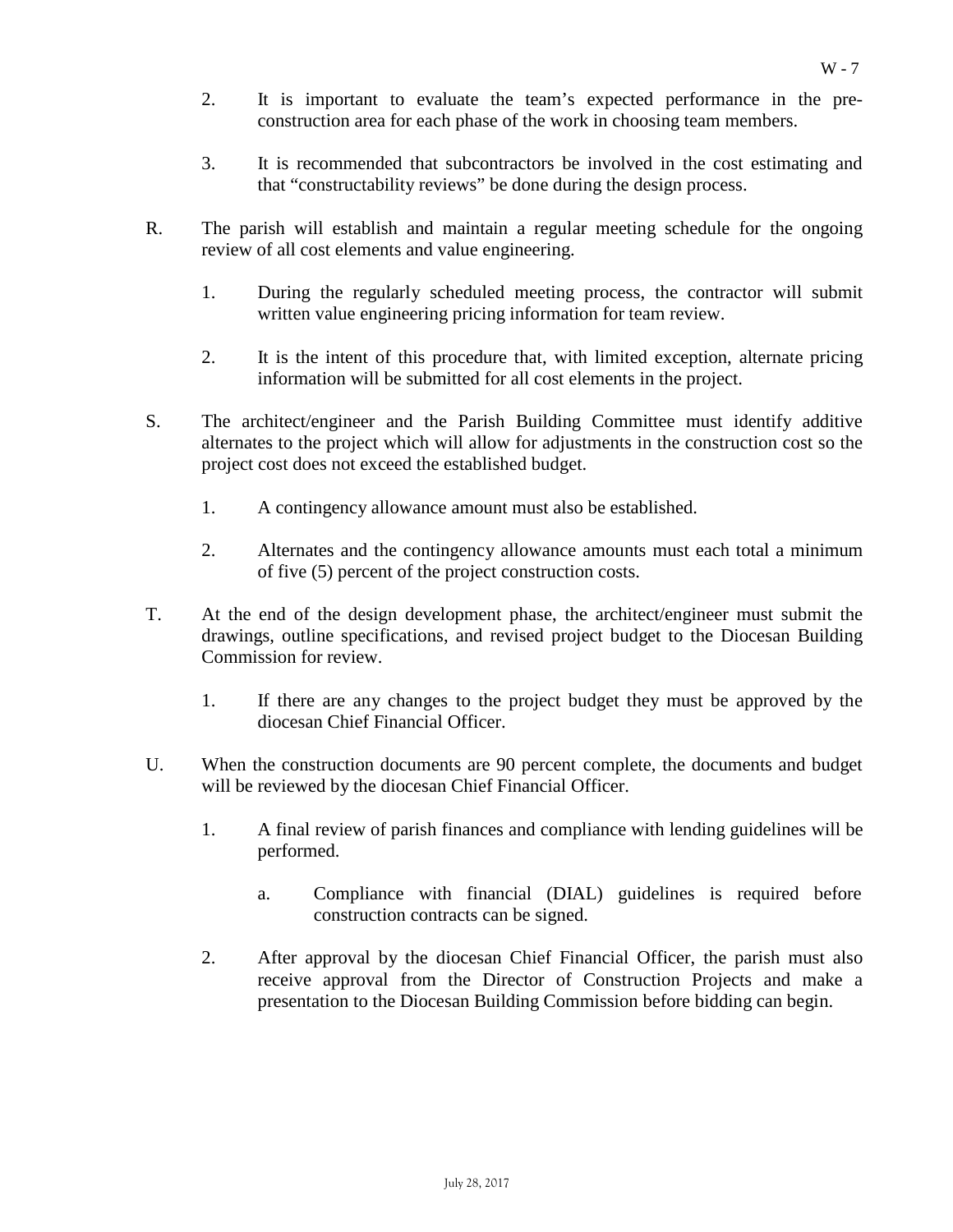- V. The architect/engineer, pastor and Parish Building Committee will review, interview, and select three or more pre-qualified general contractors to be included in a bid invitation list or negotiate with a single general contractor.
	- 1. These general contractors must be approved by the Director of Construction Projects.
	- 2. The architect/engineer will furnish full sets of plans and specifications to the invited bidders.
		- a. Bids will be received, opened and tabulated in a closed meeting with only actual bidders present.
		- b. In the case of a negotiated guaranteed bid, the subcontract and material bids will be opened in private with the contractor, architect/engineer, and parish representatives present.
	- 3. The architect/engineer will forward the bid tabulations and recommendations to the Director of Construction Projects for approval.
	- 4. After approval of the diocesan Chief Financial Officer and the Director of Construction Projects the architect/engineer will forward three copies each of the signed General Conditions of the Agreement for Construction Contract and Agreement for Construction Contract, Payment Bond, Performance Bond, and other required certificates of insurance to the Director of Construction Projects.
		- a. The Bishop or his delegate are the only persons that may sign these documents. The pastor may not sign them.
- W. If the project includes modifications to any building constructed before 1980, the diocese requires that environmental testing be performed for asbestos or other hazardous material prior to any work.
	- 1. Asbestos must be abated (removed) if it will be disturbed during the project.
		- a. This abatement must be done by a qualified abatement contractor before the start of construction.
		- b. The abatement contractor must provide the Texas Department of State Health Services a demolition/renovation notification.
- X. After approval and signature of the construction contracts and compliance with all financial guidelines, the parish may proceed with the construction.
	- 1. The pastor will appoint a parish project liaison.
		- a. The project liaison must not be involved in the construction of the project as a contractor, subcontractor, or supplier or profit from the project in any way.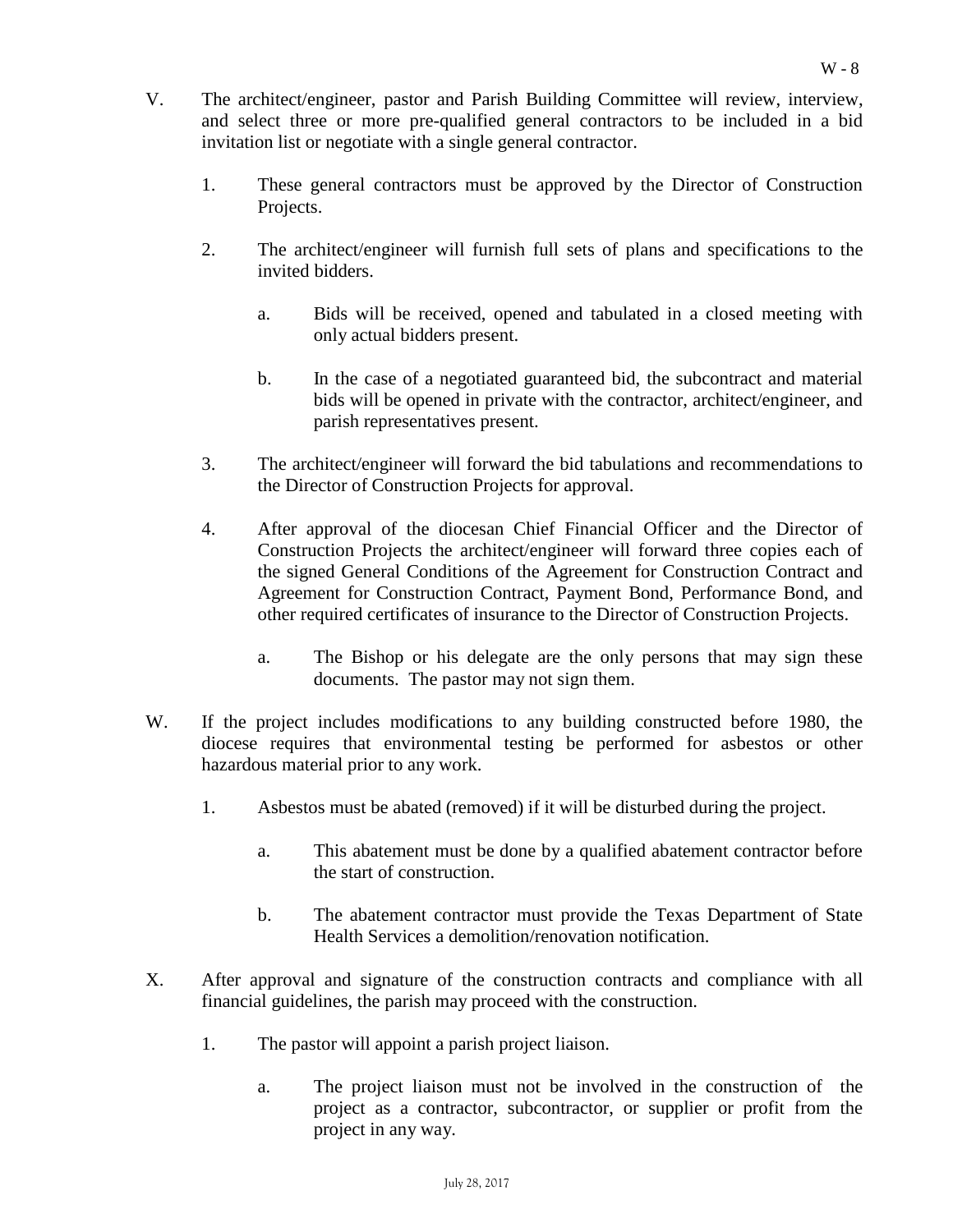- b. The project liaison will visit the site frequently to monitor quality and progress as well as be the point of contact between the architect/engineer and the parish.
- c. The project liaison will not bypass the architect/engineer when responding to questions.
- d. The project liaison will report to the Parish Building Committee each month.
- e. The pastor or project liaison will notify the Director of Construction Projects if a major problem develops.
- Y. All change orders with documentation, all construction applications for payment, all invoices from the architect/engineer, and other associated costs must be submitted to the Director of Construction Projects.
	- 1. All diocese construction loan payments will be made by the diocesan Finance Office after approval of invoices from the pastor or his designate and the Director of Construction Projects.
	- 2. All change orders that increase the approved project budget must be approved by the Chief Financial Officer and the Director of Construction Projects.
	- 3. No work shall be done without a signed change order.
	- 4. All other documents will be for review only and a verbal approval is all that is required.
	- 5. No payment on the project is to be made without a properly approved application for payment approved by the architect/engineer.
- Z. Before final payment is made on the project:
	- 1. The contractor's final application for payment must be approved by the Director of Construction Projects.
	- 2. Copies of the as-built plans, warranties, proof of building systems training, and equipment operating manuals must be sent to the Director of Construction Projects for storage in the Diocese of Austin archives.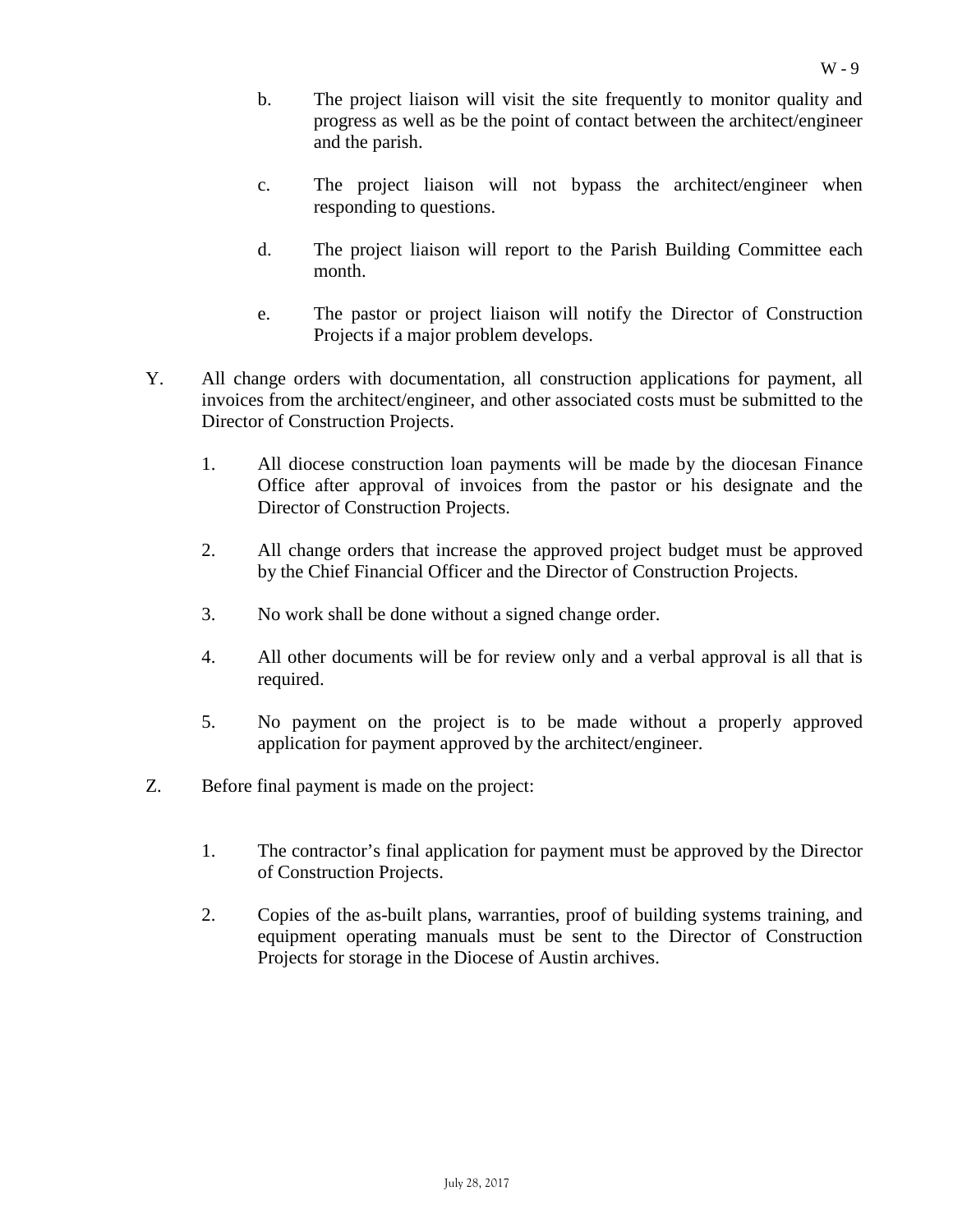

### **Policy on Naming Buildings**

In order to address questions related to appropriate procedures for honoring persons by naming buildings after them, the Diocese of Austin, after consultation with the Presbyteral Council, maintains the policy that a parish or school shall not name a building after a living person.

- I. This policy does not prohibit recognition that a person has contributed funds for the construction of all or part of a facility (for example, a plaque in a building that states that a certain person donated funds for the construction of the building, donors' names on bricks, or similar recognitions identifying donors).
- II. If a parish or school seeks to name a building, the parish or school should consult the Bishop prior to taking any action.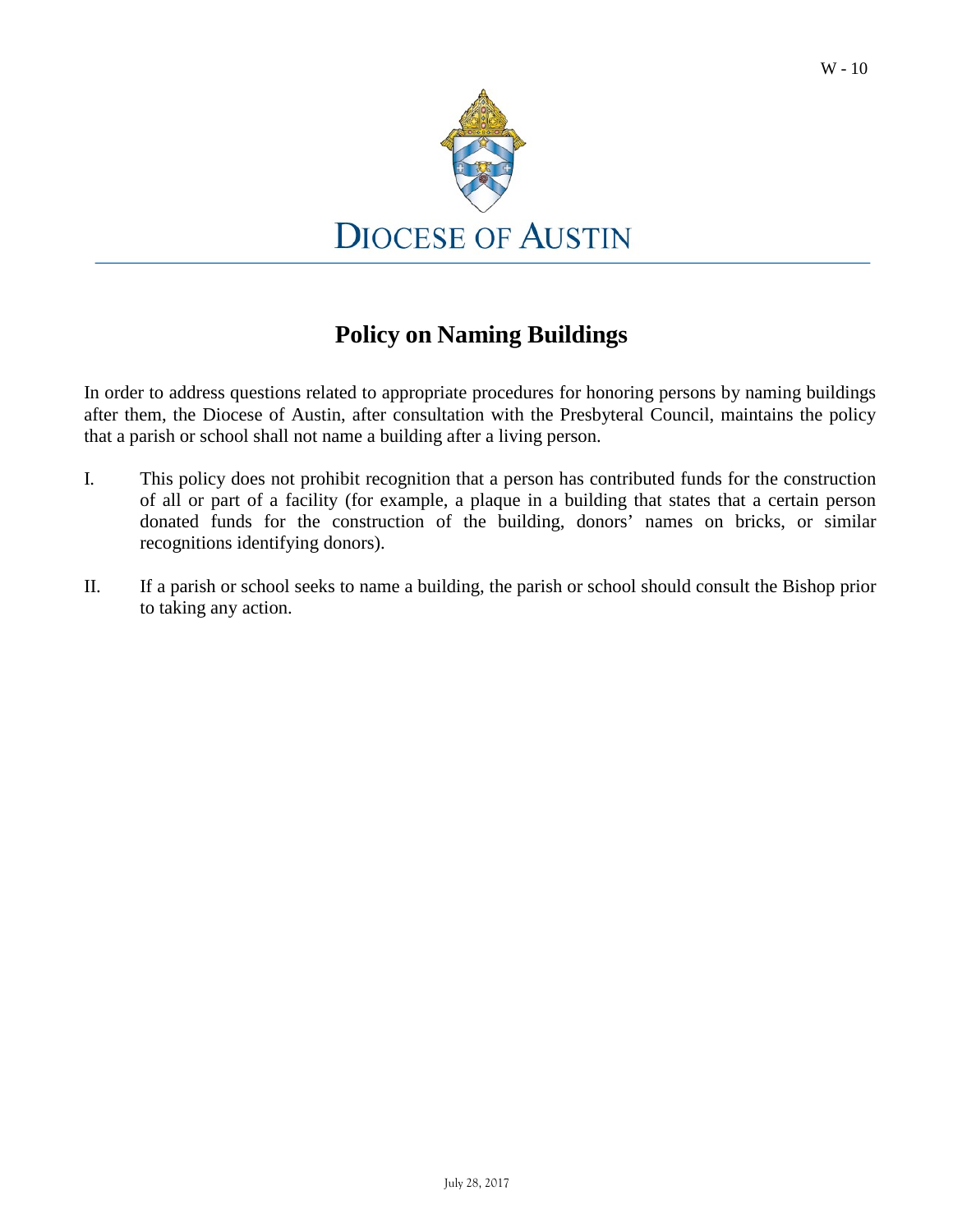

### **Policy on the General Procedure for Identifying Hazardous Materials and Abatement**

*Revised 2010*

In order to serve the needs of the people of God in the Diocese of Austin and to be responsible stewards of the gifts given to the diocese, the Diocese of Austin issues the following policy:

- I. Parishes should always be vigilant regarding the possible presence of asbestos and/or mold within their facility.
- II. If a parish suspects asbestos on its property or mold growth and is concerned regarding health issues and liabilities, the parish should call the Manager of Facilities for assistance with asbestos or mold testing.
- III. If the parish plans to renovate any building built before 1980, the diocese requires the parish to perform environmental testing for asbestos prior to any renovation.
- IV. If hazardous materials are discovered, the parish must develop a plan to deal with them.
	- A. In the case of asbestos:
		- 1. It must be abated (removed) if it will be disturbed.
		- 2. It may be managed (left in place) if it is not disturbed.
	- B. Mold must be abated in all cases.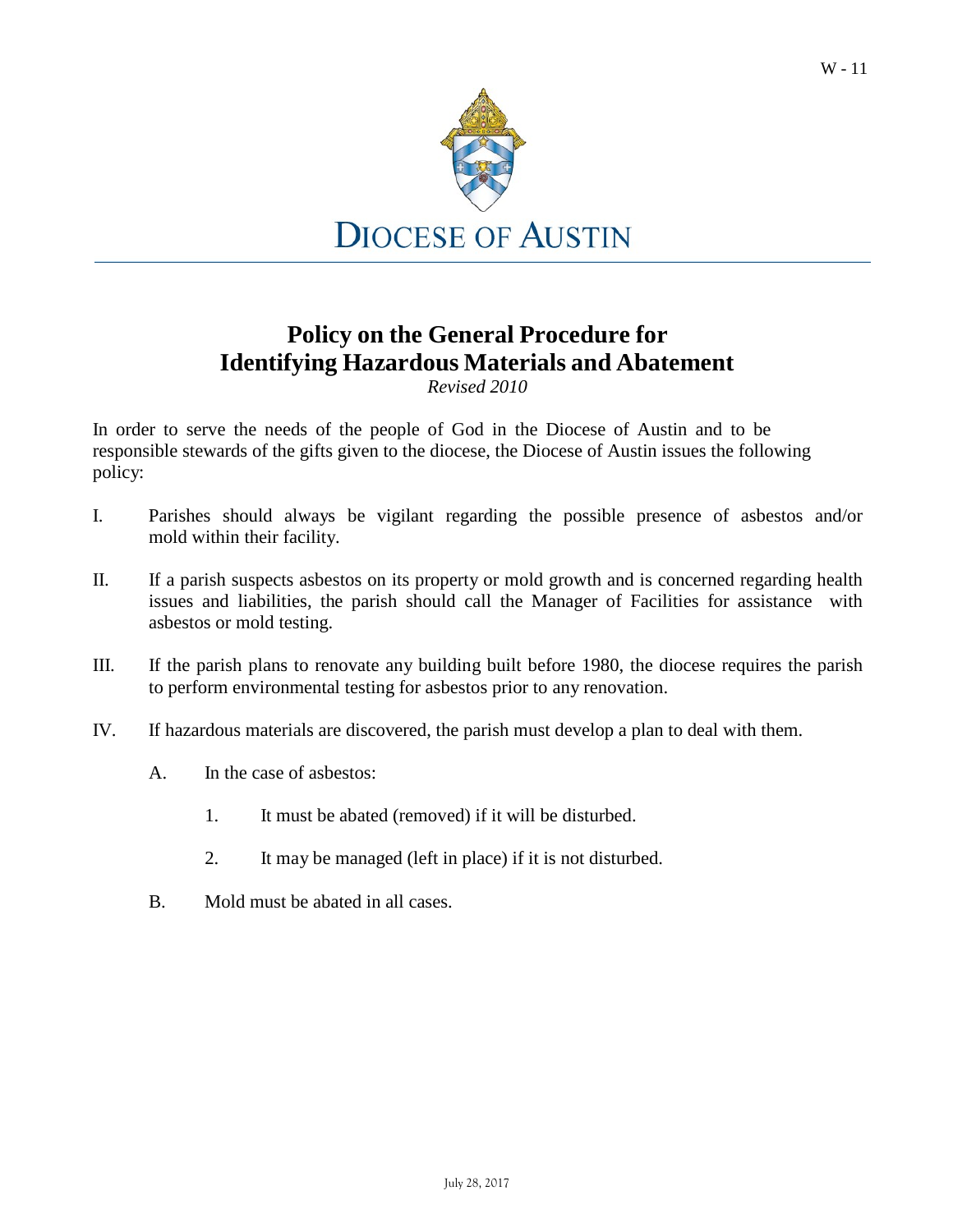

### **Policy on Property Transactions**

*Revised 2010*

In order to serve the needs of the people of God in the Diocese of Austin and to be responsible stewards of the gifts given to the diocese, the Diocese of Austin issues the following policy:

I. Procedure with Respect to the Purchase of Real Property

The Bishop of Austin requires that all parishes and diocesan organizations follow the procedures outlined below with respect to the purchase of real property. According to Canon Law the Bishop is the administrator of temporal goods in the diocese. Therefore, it is the Bishop who is to sign documents buying, selling, or leasing property for the diocese, parishes, and diocesan organizations (as trustee). Clergy, religious, and other staff do not have authority to approve and/or sign real estate documents.

- A. Preliminary approval must be obtained from the chancellor.
	- 1. Information supplied to the chancellor should include:
	- a. The proposed purchase offering price
	- b. The use for which the property is intended and the need for it
	- c. A brief description of the site and existing buildings, if any
	- d. The method of financing for the purchase, including the source of funds
- B. Prior to approval being granted, the chancellor may require assessments and studies to be made.
- C. When approval is granted, the parish may proceed with negotiations for the purchase according to the chancellor's instructions.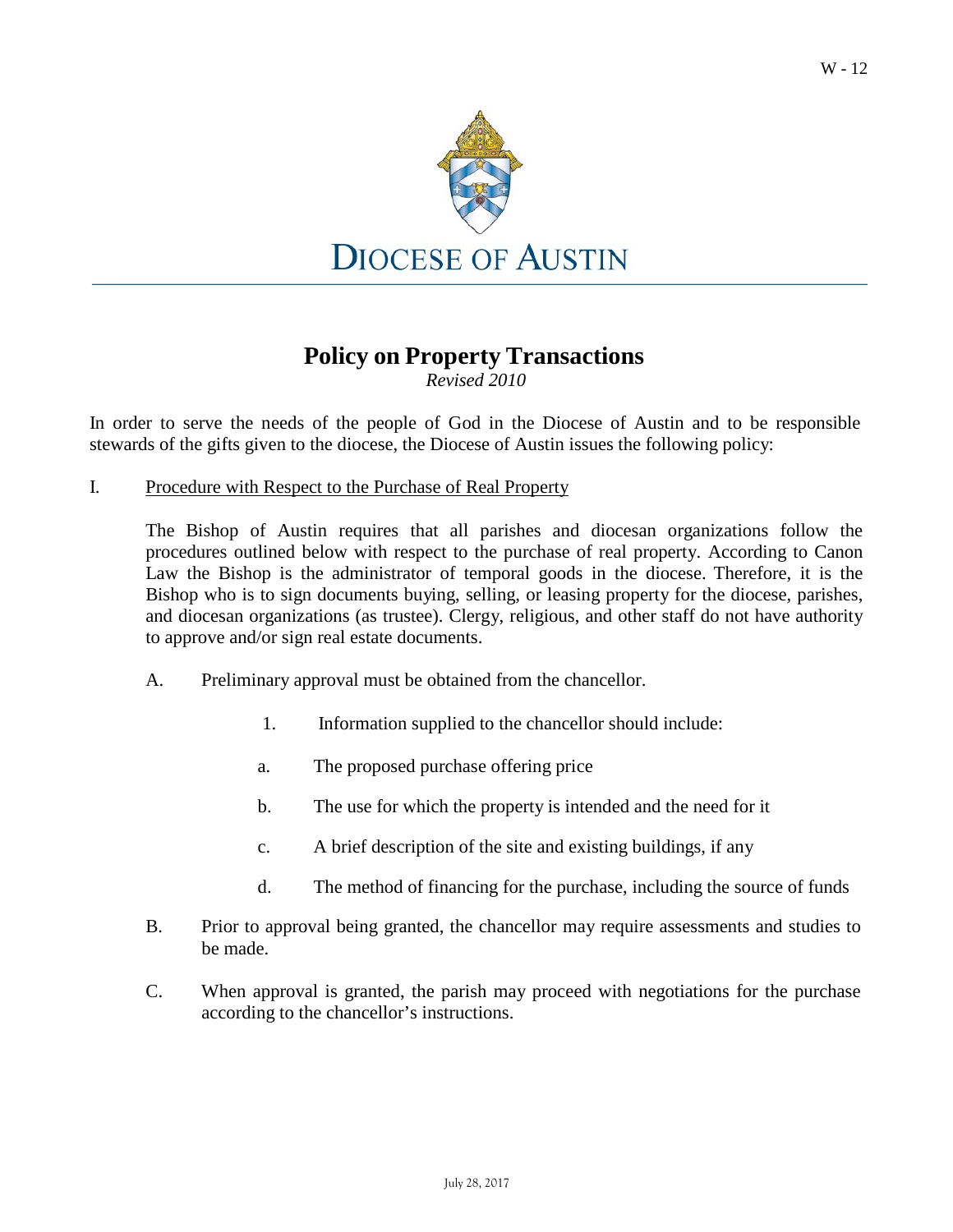- D. An owner's policy of title insurance must be purchased, which is typically provided to the seller.
	- 1. The contract should contain a due diligence period for the property to be inspected and, for commercial properties, a Phase I environmental study should be completed.
	- 2. The Phase I environmental study should indicate whether the property is free of hazardous materials contamination and/or whether additional testing for mold, asbestos, or other hazards is needed.
	- 3. Property containing improvements must be inspected by a qualified inspector to insure that the air conditioning/heating system, plumbing, electrical, roof, foundation, and other building components are correctly functioning.

#### E. Contract of Purchase

- 1. When a satisfactory oral agreement has been reached between the parish (or diocesan organization) and the seller, the full details of the agreement must be set forth in a contract of purchase which, depending on the circumstances, may be prepared by a realtor, local attorney, or the diocesan attorney.
- 2. Once prepared, the contract shall be submitted to the diocesan attorney and chancellor for review, approval, and execution by the Bishop.
- 3. The seller should be required to provide a survey, title commitment, and title insurance.
	- a. Otherwise, the parish (or diocesan organization) should arrange for the land title survey (including locating any improvements) to be paid for by the seller under the contract.
- 4. The contract should state the intended use of the property and if the property is being purchased to be used for religious, charitable, and/or educational purposes.
- 5. The contract must provide that the instrument may be terminated by the diocese and be null and void and of no effect if any restrictions or limitations in the title would prevent any such use or in the event that any zoning law, ordinance, or any other governmental regulation would prevent the use for any such purposes.
- F. Timely arrangements will be made by the diocesan attorney for the examination of the title commitment prepared by the title company.
- G. When scheduling a closing, parishes and diocesan organizations should allow sufficient time for closing documents to be reviewed before the closing.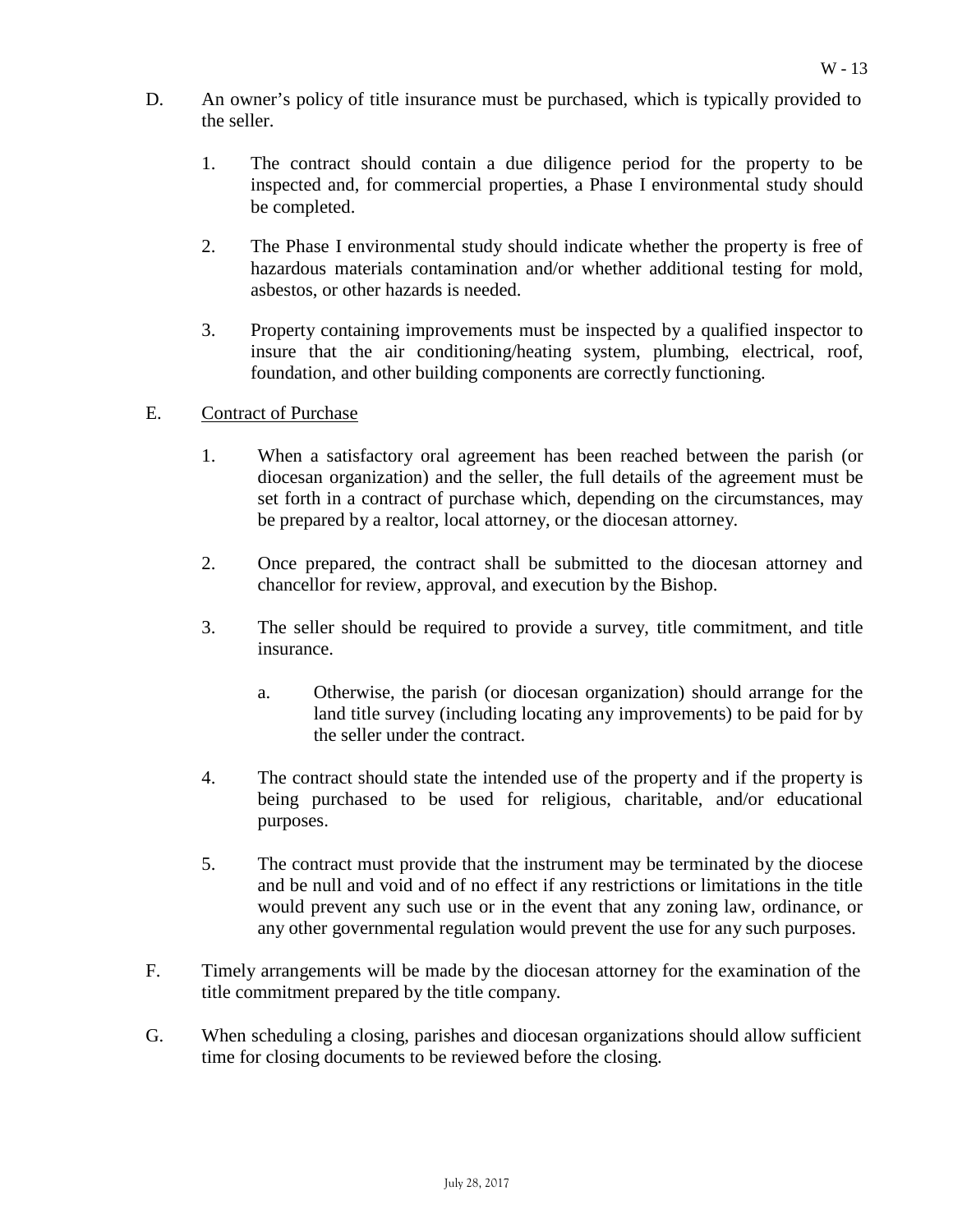- H. After closing is completed and the deed is recorded, the title company will issue the owner's policy of title insurance.
	- 1. The title company should send copies of all closing documents to the chancellor.
	- 2. The original owner's policy of title insurance, together with the original deed as returned from the County Clerk's office, must then be transmitted to the chancellor for inclusion in the archives of the diocese.

#### II. Procedure for the Sale or Lease of Diocesan Real Property

The diocese requires that all parishes and diocesan organizations follow the procedures outlined below with respect to the sale or lease of real property owned by the diocese.

- A. Consult with the chancellor regarding the contemplated sale or lease.
- B. Confer also with the Parish Council and Finance Committee regarding the contemplated sale or lease.
	- 1. Document this process.
	- 2. Determine that the parish or diocesan organization will not need the property for future use or expansion.
	- 3. Capital assets such as real property generally should not be sold to satisfy shortterm cash needs.
- C. Assure that the sale or lease of the property will not adversely affect the remaining property after the sale or lease.
- D. Contract to have the property appraised by an appraiser or a qualified realtor. It is recommended that neither the realtor nor the appraiser be a member of the parish.
	- 1. Submit the appraisal or opinion in writing to the chancellor so that he may request the Bishop's approval after the pastor and Parish Council have conferred on the proposed sale and/or lease.
- E. If a parish plans to place a property on the market for sale or lease, it should engage the services of a real estate broker who is to be approved by the chancellor.
- F. All legal documents are to be reviewed and approved by the diocesan attorney and chancellor.
- G. The Bishop is the only person authorized to sign the contract of sale and deed or the lease.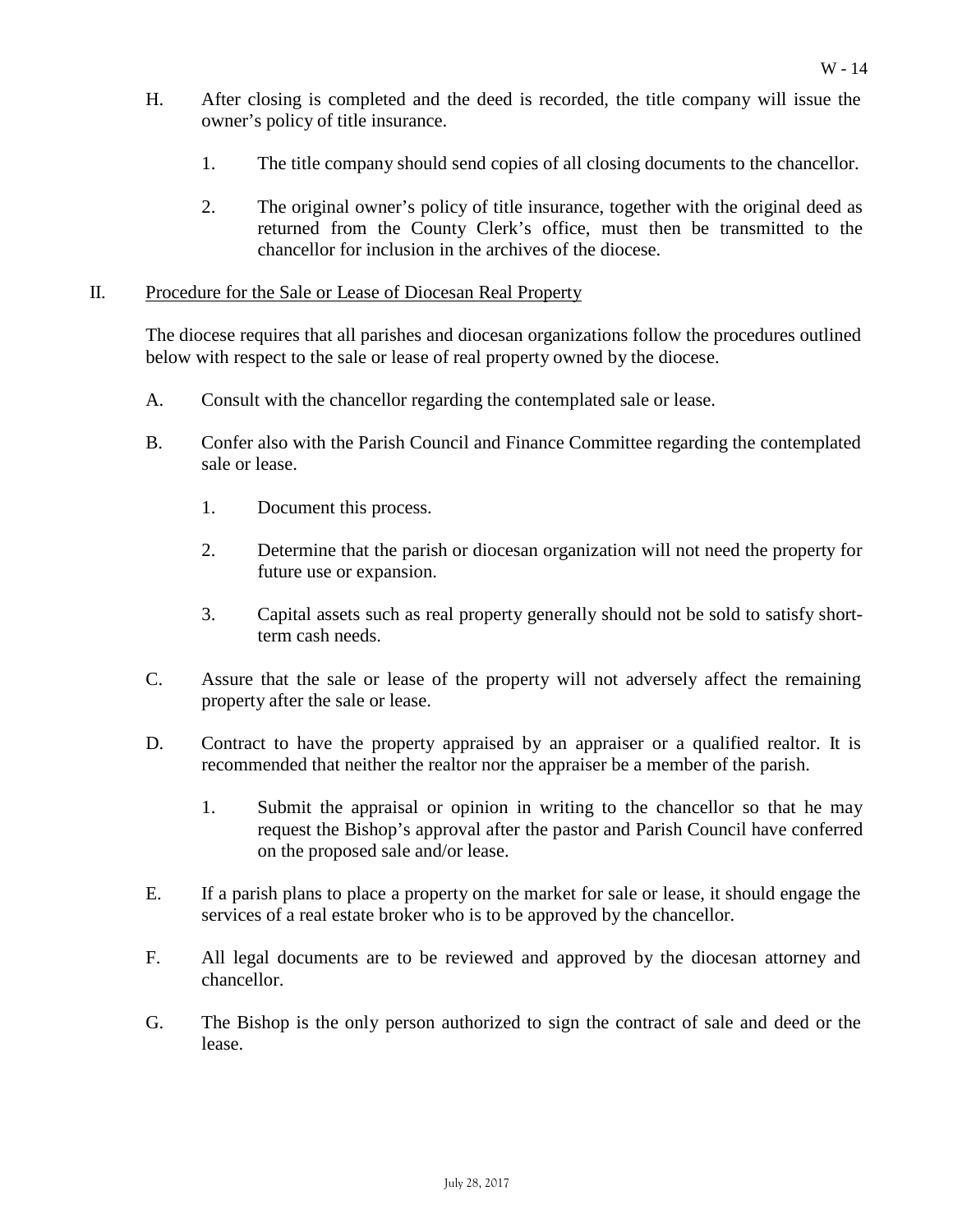#### III. Procedure with Respect to Real Property Gifts

Significant gifts of real property have been offered to some of the parishes, schools and other institutions related directly to the diocese. These gifts have taken a variety of forms. Most often they are given from a genuine motive to be of assistance to a parish, school, or institution. However, not all such gifts should be accepted.

- A. It is imperative that such transactions be reviewed by the chancellor and diocesan attorney so that the letter and spirit of laws affecting religious organizations are respected.
- B. In addition, since some of the gifts represent rather significant long-range commitments on the part of the institution, which is the beneficiary, some serious consideration must be given prior to binding the institution to such a commitment.
- C. Contact the chancellor before any gift of real property is accepted by any parish or directly diocesan-related institutions so that the required information may be gathered for review.
- D. Misjudgment in accepting real property can have a significant negative financial impact on the parish and/or diocese. It also could be cause for controversy and could then be used adversely by those who question the church's right to the exemptions allowed by present law. More importantly, such misjudgment could cause the Church to become involved in negotiations and transactions that are improper for the Church.

#### IV. Procedure with Respect to Real Property Taxes, Assessments, and Related Notices and **Correspondence**

- A. All parish and diocesan organizations owning real property must submit notices, questionnaires or other correspondence relative to property taxes, assessments, fees, or other similar issues to the Chief Financial Officer of the diocese.
- B. As cities and towns struggle to increase revenues to close budget gaps, they are attempting more and more to charge tax-exempt properties for fees and services to help offset their municipal costs.
	- 1. It is essential that applications for exemption be reviewed by the Chief Financial Officer and the diocesan attorney so that the letter and spirit of the laws affecting religious organizations are respected.

#### V. Landmarking or Historically Designating Church-Owned Properties

Most often, reasons for landmarking a property are twofold: to recognize its historic value and/or to seek grant monies to assist in the upkeep of the property. Both are admirable motives; however, from a diocesan standpoint, a historic designation by its very nature may have a longrange negative impact on church-owned property. As a result, the diocese has adopted a policy that opposes the historic designation or landmarking of church-owned property.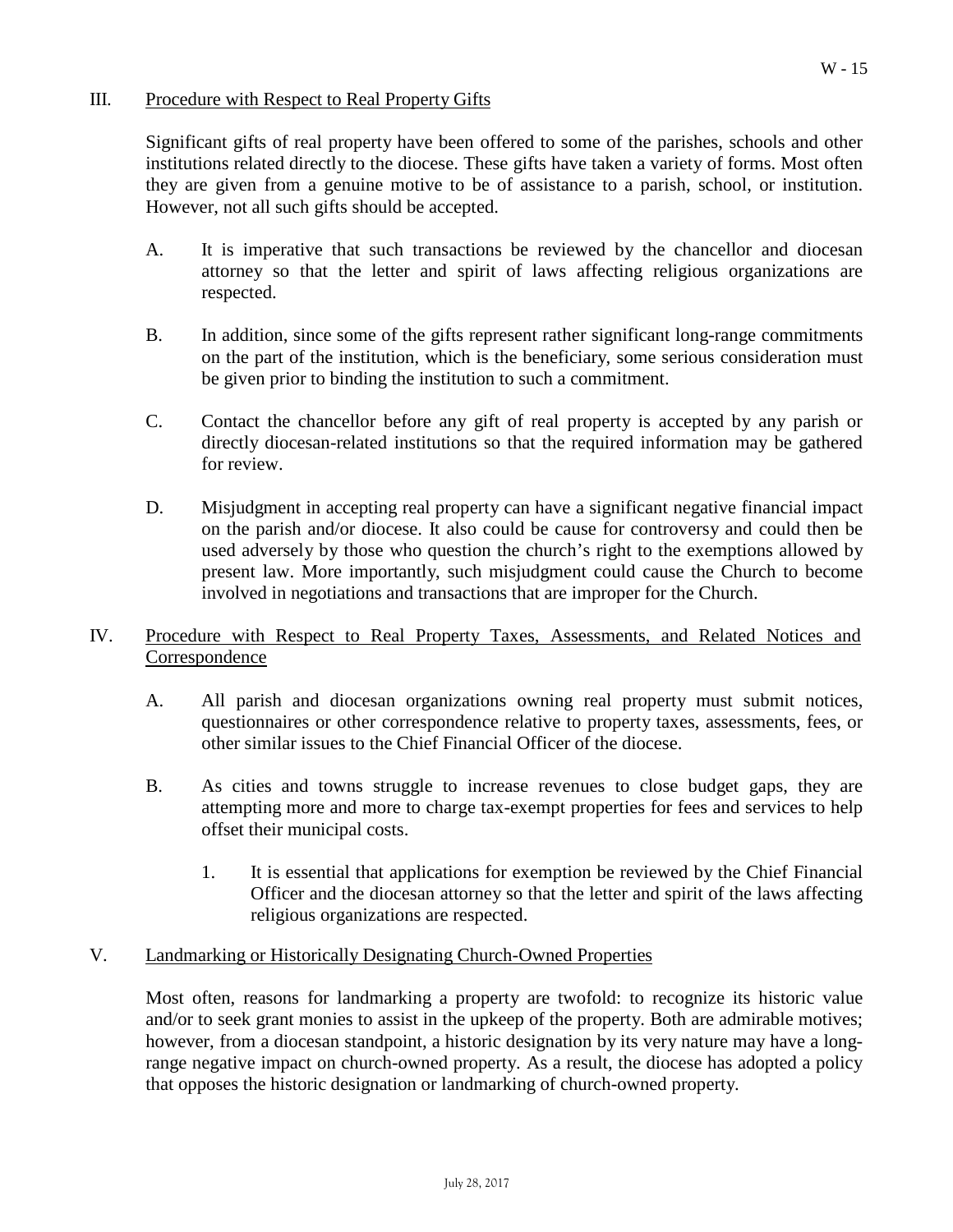- A. The reasons for the adoption of this policy are as follows:
	- 1. If a parish ever decides to alter, demolish, or divest itself from one or all of its buildings, no governmental nor other outside authority should be granted the right to override the church's decision as to the proper use and prioritization of religious funds and property.
	- 2. Expending funds for the preservation of an unwanted building or for incurring additional costs to preserve the appearance of a religious edifice may result in an inversion of value of the buildings.
	- 3. In the long run, landmarking may have a negative economic impact on a parish, creating an unnecessary financial burden that outweighs the benefits derived from the limited grant monies that may be available.
	- 4. By its very nature, the Church is called to serve the religious and social mission of its faith community. Any encumbrance, economic or otherwise, which would impair its ability to serve this mission is to be discouraged.
- B. If a parish and/or a diocesan organization seeks to deviate from this policy, it must submit a written request to the chancellor for review and approval by the Bishop.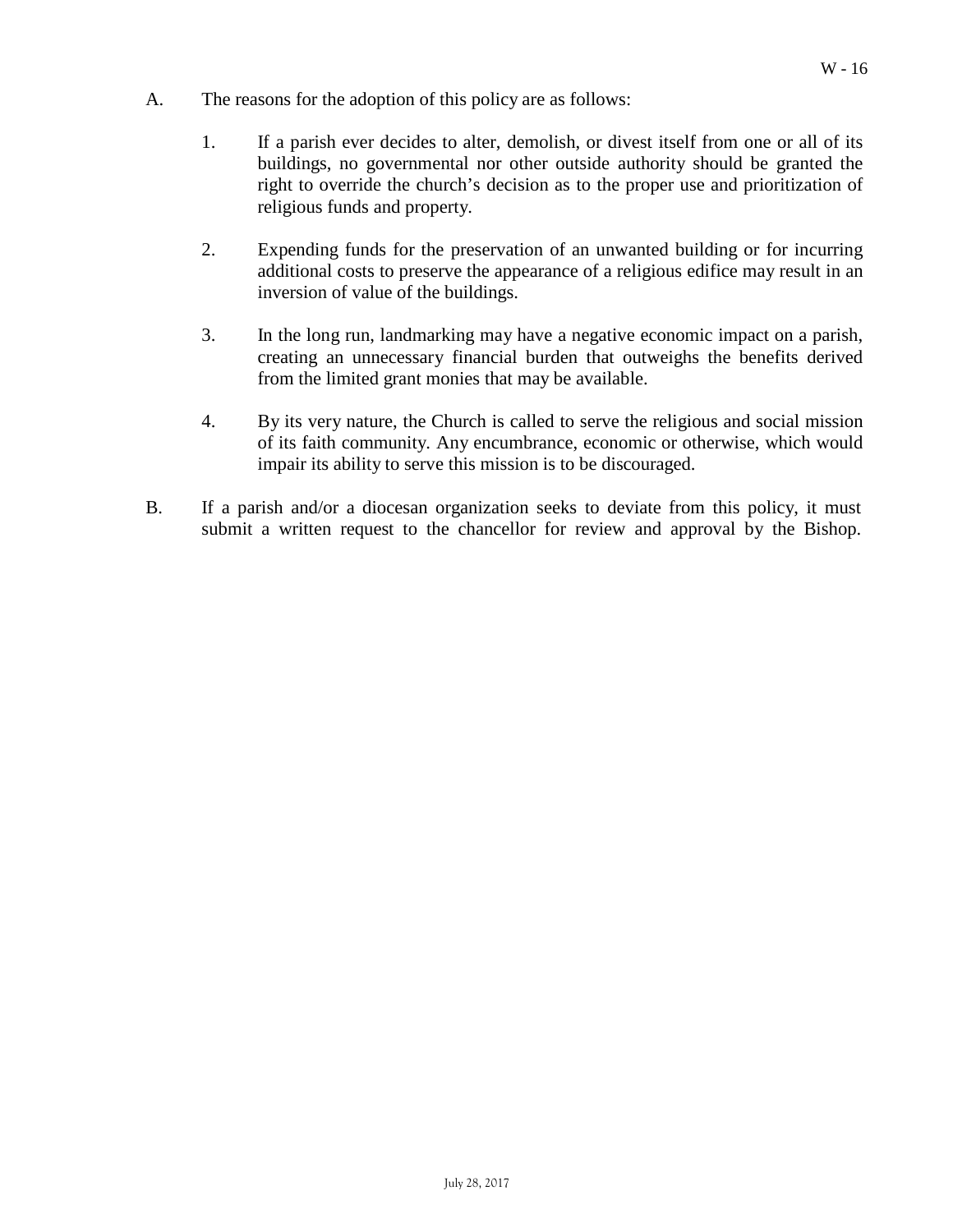W - 17



## **Policy on Parishes that Offer Facilities for Use by Counselors**

*Effective 2005*

In order to serve the needs of the people of God in the Diocese of Austin and to be responsible stewards of the gifts given to the diocese, the Diocese of Austin issues the following policy:

Some parishes may have invited counselors to use parish facilities for counseling of parishioners. The following are recommended guidelines offered for the protection of the parish, the counselor, and the individuals seeking counseling.

- I. All counselors should hold a current state license (e.g., Licensed Professional Counselor, Licensed Marriage and Family Therapist, Licensed Chemical Dependency Counselor, Licensed Clinical Social Worker, Licensed Psychologist) and should practice only within the scope of their license as defined by the State of Texas Occupations Code.
	- A. A copy of the license and annual renewal permit should be submitted and kept on file at the parish. The annual renewal permit should be resubmitted each calendar year to ensure that the license is current.
- II. All counselors should maintain liability insurance at the level of \$1 million per claim/\$3 million per aggregate.
	- A. A certificate of insurance should be submitted and kept on file at the parish.
		- 1. It should be resubmitted to the parish each year to insure that the insurance policy is kept current.
- III. All counselors must have completed the Ethics and Integrity in Ministry requirements for working with vulnerable populations, because a differential of influence is inherent in the counseling relationship.
- IV. The Diocese of Austin Ethics and Integrity in Ministry policies should be followed at all times by counselors practicing in parishes.